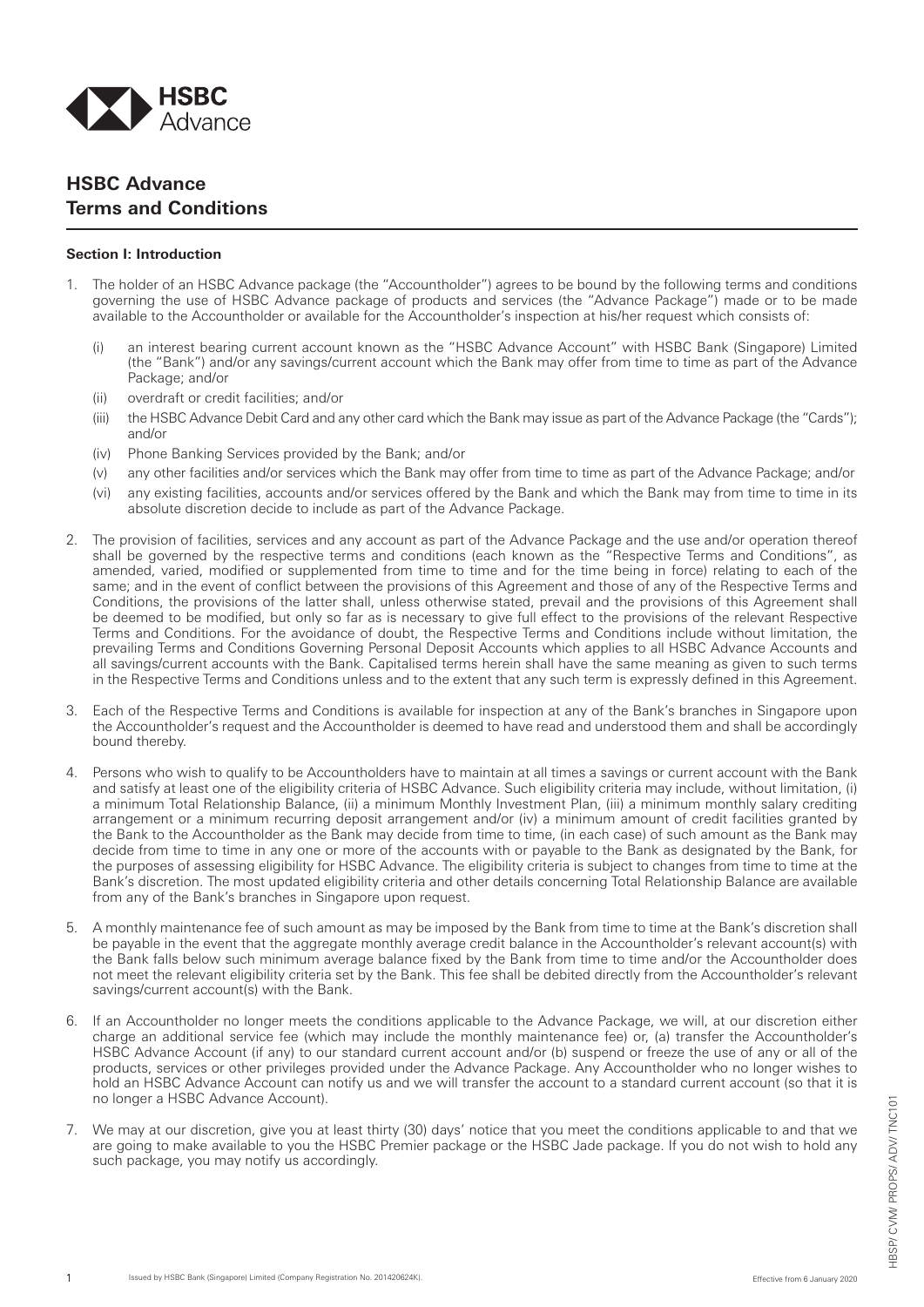- 8. (i) The Bank may from time to time designate one or more Tier(s) with different Features, which may include enhanced services, preferential terms, preferential interest rates and/or special promotions on other accounts. The Bank may allocate (but without any obligation to do so) a Tier to an Accountholder holding a current Advance Package either at the request of the Accountholder or at the Bank's discretion. Where the Bank allocates a Tier to an Accountholder, the Bank may at any time and from time to time vary or entirely withdraw the Tier, again, either at the request of the Accountholder or at the Bank's discretion. The allocation or withdrawal of a Tier to or from an Accountholder or the variation of a Tier so allocated, whether at the request of an Accountholder or at the Bank's discretion, will be made by reference to pre-designated criteria, subject always to the final decision of the Bank. These criteria may include, without limitation, the value of assets deposited by the Accountholder with the Bank and/or the amount of credit facilities granted by the Bank to the Accountholder from time to time and are subject to changes at the Bank's decision. The most updated criteria and other details concerning the Tiers are available from the Bank upon request.
	- (ii) The Features which may be made available, and the fees and charges which may be imposed, by the Bank in relation to the Advance Package may vary by reference to the Tier and, within the same Tier, may vary by reference to whether the Accountholder continues to satisfy the prevailing criteria for that Tier. The Bank is also entitled to vary the Features within each Tier at any time and from time to time.
	- (iii) Each Tier may have a set of criteria and/or conditions that the Accountholder has to fulfil so as to maintain in that Tier and/or to enjoy the Features in that Tier. Each Feature may also have certain terms and conditions governing the Accountholder's use and enjoyment of that Feature. Without prejudice to Section I Clauses 8(i) and 8(ii), following an allocation or variation of a Tier, it shall be the Accountholder's sole responsibility to ensure that all the prevailing criteria for maintaining that Tier and/or the terms and conditions for enjoying the Features in that Tier are fully satisfied and/ or observed. The fulfilment of all prevailing criteria in respect of a Tier, or the failure to do so, by an Accountholder, however, will not in any way affect or prejudice the Bank's overriding right in allocating, varying or withdrawing a Tier.
	- (iv) Whether the Bank exercises its discretion to allocate, vary or withdraw a Tier, it will notify the Accountholder of the same using such means as it shall deem reasonable. All the Features that the Accountholder enjoys will automatically be granted, terminated or otherwise adjusted unless the Bank shall at its discretion decide otherwise and the Bank is not obliged to provide any further notice in connection therewith.
	- (v) Following a variation of the Tier allocated to an Accountholder, the applicable provisions of these terms and conditions and other terms and conditions governing the use of any Features terminated as a result of the variation of the Tier shall continue to bind the Accountholder until all obligations and liabilities owing by the Accountholder to the Bank with respect to such Features have been fully repaid and satisfied. All applicable provisions of these terms and conditions and other terms and conditions governing the use of any new or additional Features that the Accountholder shall enjoy as a result of the variation of the Tier shall immediately become binding on the Accountholder.
	- (vi) The Bank cannot be held liable or responsible for any loss incurred by or inconvenience to an Accountholder as a result of any allocation or withdrawal of a Tier to or from an Accountholder or any variation of the Tier so allocated and this shall include, without limitation, any loss incurred by or inconvenience to an Accountholder as a result of any granting, termination or adjustment of any Features in connection therewith.
	- (vii) Any card or identification issued by the Bank to an Accountholder to reflect the Tier allocated to the Accountholder (if applicable) is to facilitate identification of the Accountholder's Tier only. The Bank's records shall be conclusive as to the Tier allocated to the Accountholder at any time except for manifest error.
	- (viii) The withdrawal of a Tier shall not in itself affect the use or operation of the Advance Package unless the Bank shall specify otherwise. For the purposes of the above provisions, the following terms shall bear the meanings ascribed to them:

 "Features" means the Services, rewards, benefits, privileges and the likes that an Accountholder is able to enjoy under and/ or in connection with a Tier.

 "Services" means any one or more of the services made available to the Accountholder under the Advance Package and/ or a Tier at any time and from time to time including without limitation credit facilities, investment services and account services.

 "Tier" means a tier designated by the Bank and allocated to an Accountholder which allows the Accountholder to enjoy certain Features under and/or in connection with the Advance Package.

- 9. (i) The Bank shall have the right to assign any and all debts and liabilities of an Accountholder to any member of the HSBC Group without any consent of the Accountholder whatsoever for any purpose whatsoever, including (for the avoidance of doubt) for collection purposes. Any member of the HSBC Group may assign any and all debts and liabilities of an Accountholder to any other member of the HSBC Group (including the Bank, which shall be entitled to be the assignee thereof) without any consent of the Accountholder whatsoever for any purpose whatsoever, including (for the avoidance of doubt) for collection purposes. The Accountholder hereby waives any rights the Accountholder may have in connection with such assignment to the extent not prohibited by applicable laws and regulations. Further, the Bank shall have the right to appoint any member of the HSBC Group and/or any external debt collecting agency, wherever situated, as its collection agent in relation to the debts and liabilities owing by an Accountholder.
	- (ii) Subject to all applicable laws and regulations, the Bank shall be entitled to set-off any and all debts and liabilities of the Accountholder to the Bank, whether actual or contingent, primary or collateral and several or joint (including any debts and liabilities which have been assigned to the Bank) against any of the Bank's indebtedness to the Accountholder.
- 10. In the event that the Accountholder is in default under any credit facility granted by the Bank, the Bank shall have the right to cancel and terminate any and all credit facilities it has granted to the Accountholder, and all amounts outstanding under the terminated facilities shall thereupon be immediately due and payable from the Accountholder to the Bank.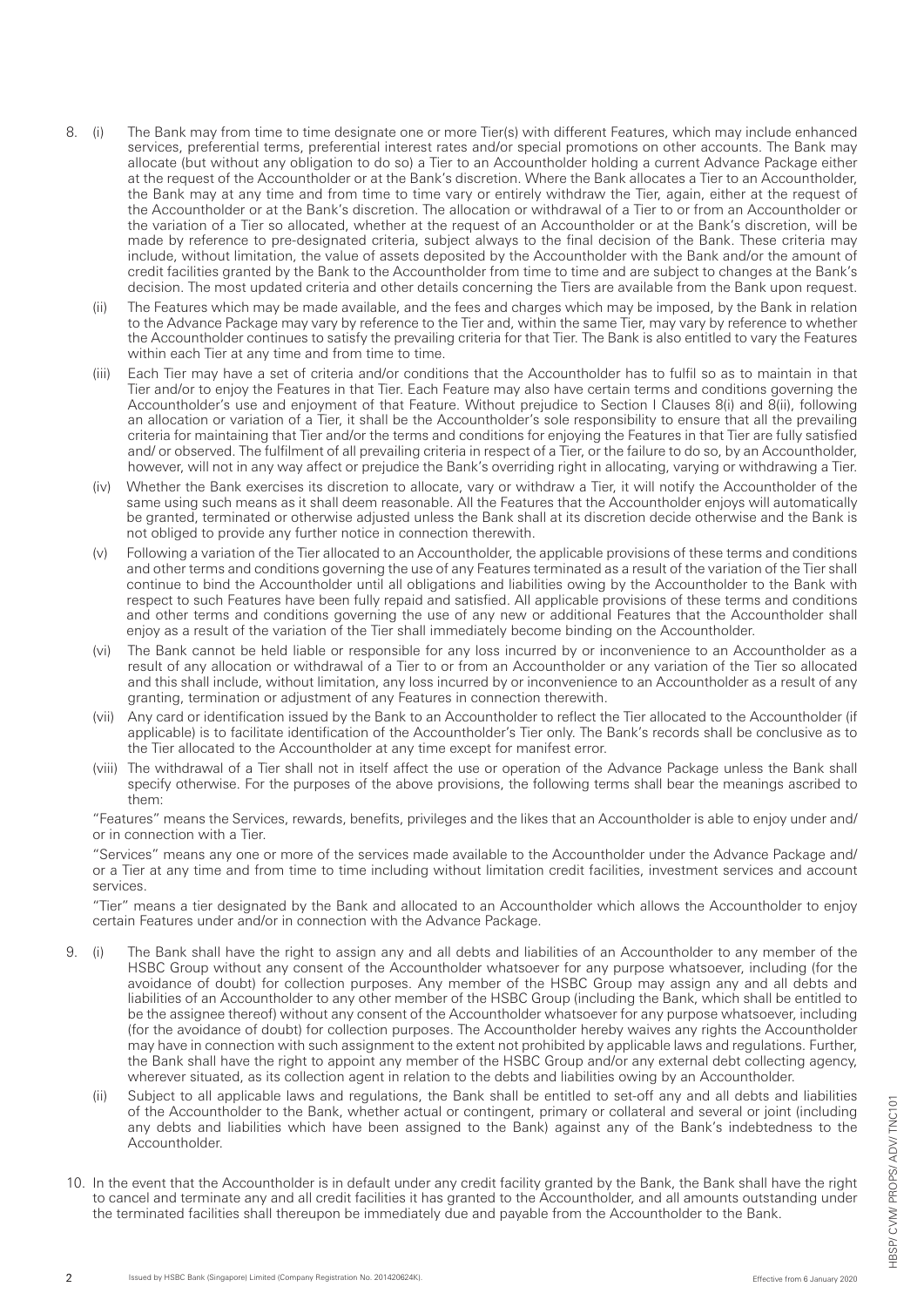## **Section II: General**

- 1. All administration, handling, service, finance or other charges are to be paid by the Accountholder to the Bank for any service provided or action taken in relation to the Advance Package and shall be levied at such rates as the Bank may from time to time prescribe for that purpose, and any such charges may be debited from any of the Accountholder's savings/current account(s) with the Bank. Where there is insufficient credit in the account, the debiting of the account may result in the account being overdrawn or the account may exceed the Bank's agreed overdraft limit. The Accountholder acknowledges that this does not constitute an express agreement by the Bank to grant the Accountholder an overdraft (if no overdraft was expressly granted and available) or to increase the limit. All interest, fees and charges relating thereto, including without limitation, interest on overdraft, may be imposed by the Bank and so debited to the relevant account. All interest and exchange rates are subject to change by the Bank. The Bank may:
	- (i) prescribe higher rates of interest and other charges in respect of sums which remain unpaid on their due date; and
	- (ii) prescribe that any charge to be levied shall be subject to a minimum or maximum level, such rates of interest and other charges to apply as well after as before judgement. The Accountholder may obtain, from any of the branches of the Bank in Singapore, the then prevailing rates of all charges, fees, tariffs and the minimum balance requirements, as may from time to time be prescribed by the Bank.
- 2. Where for the purposes of these terms and conditions, any sum is required to be converted into another currency, such conversion shall be effected at the Bank's then prevailing rate of exchange for such currency or any rate prescribed by any relevant organization involved in the administration of the Advance Package or any part thereof.
- 3. In addition to any other rights which the Bank may have on any account whatsoever, the Accountholder agrees that the Bank shall have the right at its discretion and without notice to the Accountholder, to refuse to repay when demanded or when the same falls due any of the Bank's indebtedness to the Accountholder if and to the extent that the Accountholder's aggregate liabilities at the relevant time are equal to or exceed the Bank's indebtedness to the Accountholder at that time and such of the Bank's indebtedness shall remain outstanding on substantially the terms and conditions in effect immediately prior to such exercise or on such terms as the Bank may, at its discretion, consider appropriate in the circumstances.
- 4. All expenses (including, without limitation, legal costs on a full indemnity basis) associated with the preservation of the Bank's rights or the enforcement or attempted enforcement of the Accountholder's obligations under these terms and conditions shall be for the account of the Accountholder and shall be debited from any of the Accountholder's savings/ current account(s) with the Bank.
- 5. The Bank reserves the right to destroy any documents relating to the Advance Package after microfilming the same and the Accountholder agrees that documents stored in the form of microfilm may be tendered by the Bank as evidence in legal proceedings and hereby waives any objections to their admissibility.
- 6. (i) The Accountholder authorises the Bank to accept and act upon any instructions, communicated by the Accountholder to the Bank over the telephone (or purporting to be so communicated by the Accountholder), or given to the Bank by facsimile or email (or purporting to be so given by the Accountholder), of any nature in relation to or connection with the Advance Package believed by the Bank to emanate from the Accountholder. The Accountholder acknowledges that the Bank shall be entitled (but not obliged) to treat and accept any such instructions issued by the Accountholder and any signature which in the Bank's discretion appears to be the Accountholder's signature on a facsimile or email instruction as genuine and the Bank is not under any obligation to enquire into the genuineness of any such instruction or into the good faith of, or verify the identity of, the person giving such instruction. The Bank shall be entitled (but not obliged) to process and act on such instructions and take any steps relying upon the same. Any of the Bank's acts pursuant to such instructions shall be binding on the Accountholder notwithstanding that such instructions may not have in fact been given by the Accountholder or with the Accountholder's consent or authority.
	- (ii) The Accountholder acknowledges that he has considered fully the risks inherent in the giving of instructions by telephone, facsimile or email. In particular, the Accountholder is aware of and accepts that when he is giving facsimile or email instructions, non-original signatures may be forged, instructions given by facsimile may be transmitted to wrong numbers and instructions given by email may be sent to the wrong email addresses, may never reach the Bank and may thereby become known to third parties thus losing their confidential nature. The Accountholder is further aware of and accepts that facsimile or e-mail communications cannot be guaranteed to be secure or error free as information can be intercepted, corrupted or lost or can arrive late or contain viruses.
	- (iii) The Accountholder agrees that the Bank shall have no responsibility for the occurrence of any of the above circumstances or for any actions, claims, loss, damages or costs arising or incurred by the Accountholder as a result of or in connection with the giving of any instructions by telephone, facsimile or email or any delay on the part of the Bank in processing such instructions. The Accountholder is fully responsible for all loss or damage involved in or caused by the implementation of the Accountholder's instructions provided to the Bank by means of telephone/ facsimile transmission and/or email in lieu of the receipt by the Bank of original signed documents. The Bank shall not be required to confirm (whether orally, in writing or otherwise) any instructions received through telephone/ facsimile transmission/email. The Bank shall, however, be at liberty to require receipt by the Bank of an original written confirmation of an instruction given by the Accountholder via telephone/facsimile transmission and/or email from the Accountholder prior to executing any instructions contained in such telephone/facsimile transmission and/or email instruction. The Accountholder further agrees to indemnify the Bank and keep the Bank fully and effectively indemnified and to hold the Bank harmless from and against any claims, demands, actions, proceedings, loss, damages, costs and expenses which may be brought against the Bank or suffered or incurred by the Bank arising directly or indirectly out of or in connection with any instructions given by the Accountholder to the Bank by telephone, facsimile or email.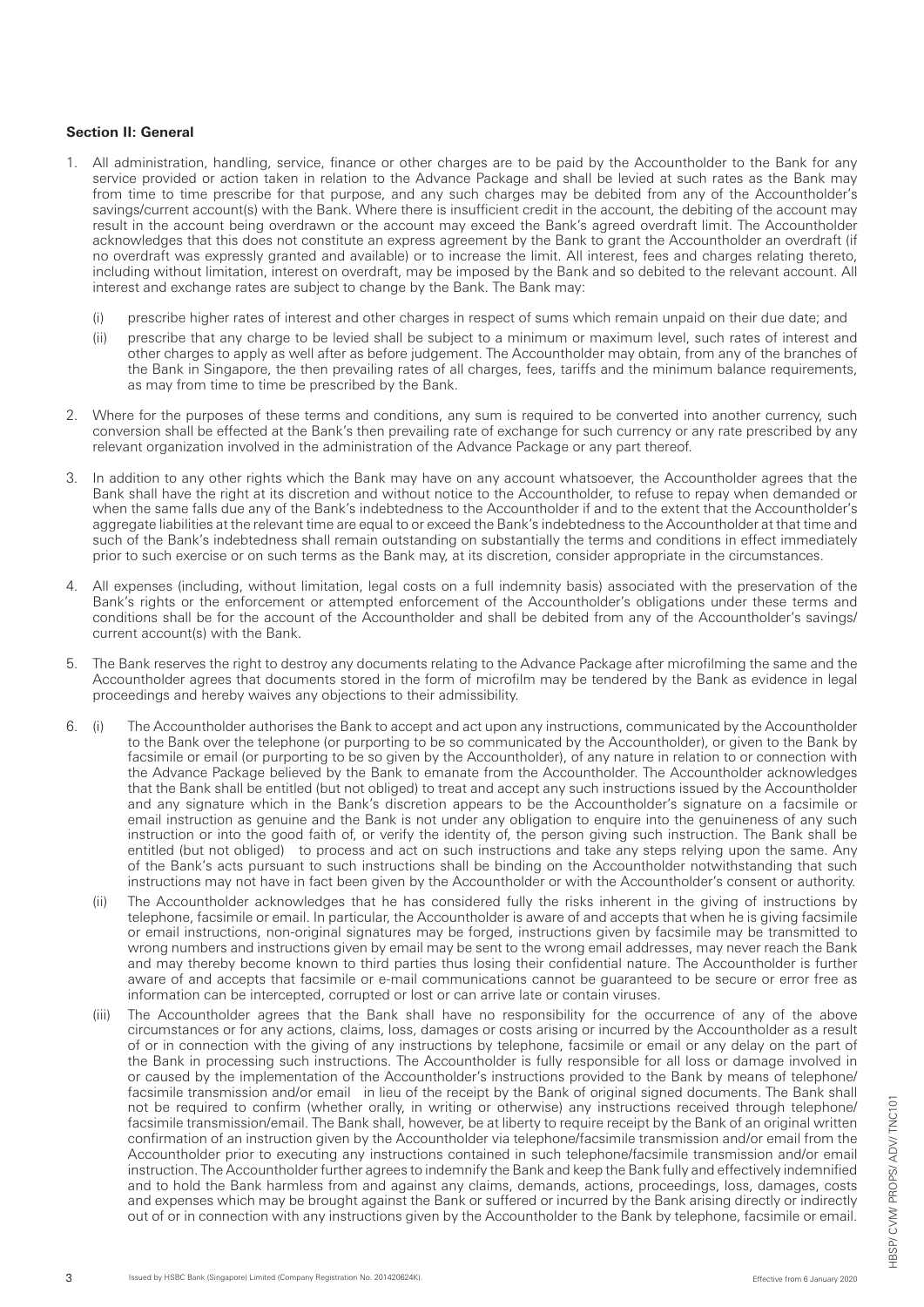- (iv) The Accountholder irrevocably consents to the Bank recording any telephone conversations with the Accountholder whether with or without the use of a tone warning device and such recordings or transcripts thereof may be used as evidence in any disputes.
- (v) The Accountholder acknowledges that the Bank may at any time, at its discretion, refuse to execute the Accountholder's instructions by telephone, facsimile or email or any part thereof without incurring any responsibility for loss, liability or expense arising out of such refusal.
- (vi) The Accountholder shall transmit the instructions over the telephone, facsimile transmission and/or email as the case may be only to the fax number or email address(es) designated by the Bank for the purpose(s) contemplated herein and use the same for such purpose(s) only and not for any other purpose. Facsimile or email instructions shall be signed by the Accountholder or the Accountholder's authorised signatory on behalf of the Accountholder and the Accountholder's authorised signatory's signatures shall be in the same manner and way as has been informed to the Bank by the Accountholder, and such signed instructions (whether scanned or photographed from the originals) must be clear and legible. In the case of email instructions, the email containing the scanned or photographed copy of the signed instructions shall be issued by the Accountholder or the Accountholder's authorised signatory only from the email address(es) registered with the Bank for the purposes contemplated herein.
- (vii) In the case of email transmission of instructions, the Accountholder shall follow the process laid down by the Bank for sending and receiving instructions via email through the secure email system. The Accountholder undertakes to reply to the secure email sent by the Bank's official to the Accountholder containing the details of the Accountholder's transaction(s) and further undertakes not to send any instructions through unsecured email channels which are not approved by the Bank. The Bank shall be entitled to refuse or reject any instruction sent to any other fax number or email address(es) or through unsecured channels/unsecured email addresses other than such fax number or email address(es) designated by or registered with the Bank and the Bank shall not be liable for any actions, suit, claims, loss, damage, cost or expense and/or liability incurred by the Accountholder or arising therefrom.
- (viii) If any document despatched by the Accountholder to the Bank, including any instruction, confirmation, contract or transaction, is for any reason undated, the time and date written, printed or time-stamped on such document at the time of its receipt shall be conclusive evidence of the time and date of such document.
- (ix) HSBC shall not be under any obligation at any time to maintain any facility for the receipt of any facsimile instructions and/or email instructions or to ensure the continued operations or availability of any such facilities or equipment.
- (x) The Accountholder wishes to further specify that the Bank may, when receiving instructions given by the Accountholder (or a person acting on the Accountholder's behalf) in person:
	- (a) require the Accountholder (or a person acting on the Accountholder's behalf) to provide such instructions in electronic form in a manner which complies with the Bank's internal requirements (each such instruction an "Electronic Instruction"); and
	- (b) require the Accountholder (or a person acting on the Accountholder's behalf) to sign such Electronic Instruction, and in this connection the Accountholder authorises the Bank to collect and link the signature of the Accountholder (or a person acting on the Accountholder's behalf) with the relevant Electronic Instruction in electronic form, using an electronic signature pad or other electronic device capable of recording signatures in electronic form in a manner which complies with the Bank's internal requirement.

The Accountholder agrees that provided each such signature is collected electronically from the Accountholder (or a person acting on the Accountholder's behalf) by a representative of the Bank in person and such representative (whether before or after the time each such signature is taken) verifies the identity of the Accountholder (or a person acting on the Accountholder's behalf) through measures which fulfill the Bank's internal requirements, the Bank is authorised to treat such signature(s) in electronic form and such signature(s) shall be deemed to be, as equivalent to the signature(s) of the Accountholder (or a person acting on the Accountholder's behalf) in hard copy, for all purposes.

### The Accountholder further agrees that:

- (1) all records in electronic form maintained by or on behalf of the Bank upon which any such signature(s) have been affixed, and which fulfill the Bank's internal requirements, shall be deemed to be valid, accurate and authentic, and given the same effect as, written and signed documentary communications between the Accountholder and the Bank in hard copy;
- (2) the Accountholder shall not dispute the validity, accuracy or authenticity of any evidence of any such records, including such evidence in the form of the Bank's computer records, transaction logs, magnetic tapes, cartridges, computer printouts, copies, or any other form of electronic information storage; and
- (3) such electronic records shall be conclusive evidence of the information and the Accountholder's agreement as set out in the associated Electronic Instruction, save in the case of manifest or clerical error.
- 7. If the Advance Package is in the names of more than one person (such persons to be referred to as "Joint Accountholders"), then:
	- (i) each such person shall be deemed to be an Accountholder for the purposes of these terms and conditions;
	- (ii) the obligations of the Joint Accountholders in respect of the Advance Package and hereunder shall be joint and several;
	- (iii) the Bank is hereby authorised by each Joint Accountholder to honour all cheques, fax/telephone instructions, directions, other instruments and transactions signed and effected by any one Accountholder without restriction;
	- (iv) the Bank may agree on overdraft and other facilities at the request of any one Accountholder;
	- (v) the Bank may credit the savings/current account(s) jointly held by the Joint Accountholders with the Bank with items collected on behalf of any one or more Accountholders;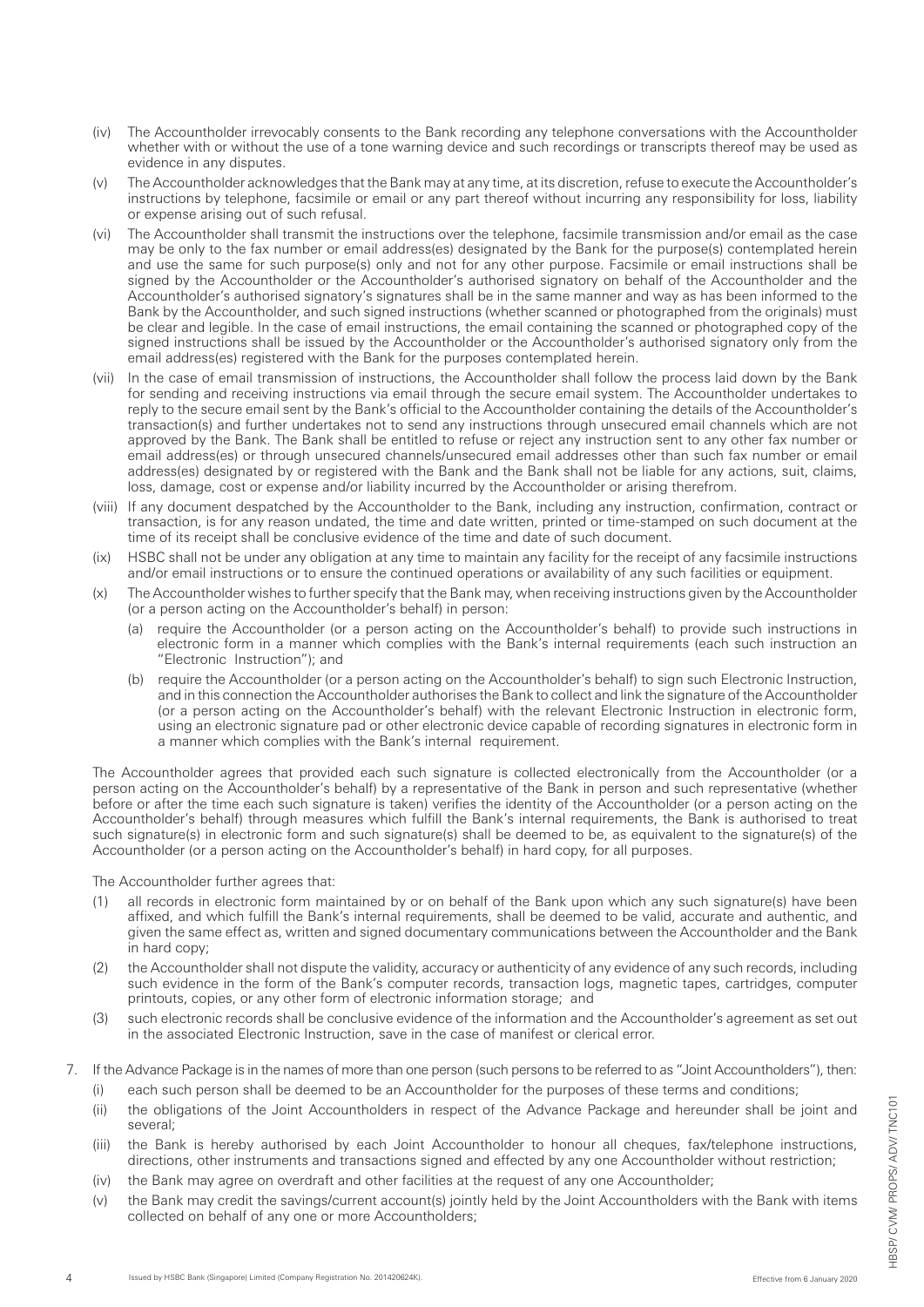- (vi) on the death of any Accountholder, the Bank may hold all money and items standing to the credit of or by way of security for the Advance Package to the order of the survivors (subject to any mandatory provisions of law and any claim which the Bank may have);
- (vii) the Bank is hereby authorised by each Joint Accountholder to accept instructions from any one Accountholder in relation to the operations of the savings/current account(s) jointly held by the Joint Accountholders with the Bank and all matters incidental thereto and relating to the Advance Package (including, but without limitation, the deposit and withdrawal of all documents and items deposited with or delivered to the Bank, whether by way of safe custody or otherwise);
- (viii) any notice given to one Accountholder shall be deemed sufficient notice to all Accountholders;
- (ix) if the Bank, prior to acting on instructions received from a Joint Accountholder, receives contradictory instructions from another Joint Accountholder, the Bank shall thereafter act only on the written unanimous instructions of all the Joint Accountholders; and
- (x) the Bank shall honour any instruction or direction provided by each Joint Accountholder whether such instruction is given in writing, via the Internet, fax/telephone or any other means as the Bank may accept and on such terms as the Bank may impose. Where products or services are made available in respect of which transactions on a joint account may be effected, the acceptance by either Joint Accountholder of the applicable terms and conditions relating to such products or services shall be binding on all Joint Accountholders.

Provided always that Section II Clauses 6(iii), (iv), (vii), (ix) and (x) shall not apply in relation to any account whatsoever which must be operated only by all the joint signatories thereto.

- 8. Collection, Use and Disclosure of Customer Information
	- The Bank, other members of the HSBC Group and/or HSBC Group's authorised service providers may collect, use and share Customer Information (including relevant information about the Accountholder, the Accountholder's transactions, the Accountholder's use of the Bank's products and services, and the Accountholder's relationships with the HSBC Group) for the purposes listed in Part A Clause 1.2 of the Terms and Conditions Governing Personal Deposit Accounts.
	- (ii) Customer Information may be requested from the Accountholder (or a person acting on the Accountholder's behalf), or may also be collected by or on behalf of the Bank, or members of the HSBC Group, from other sources (including from publicly available information), generated or combined with other information available to the Bank or any member of the HSBC Group.
- 9. The Accountholder authorises the Bank to, without notice or liability, combine or consolidate the outstanding balance on any account of the Accountholder (including, without limitation, any HSBC Advance Account) with any other account which the Accountholder maintains with the Bank in Singapore or elsewhere and set-off or transfer any monies standing to the credit of such other accounts in or towards satisfaction of Accountholder's liability, whether such liability be actual or contingent, primary or collateral and several or joint (including without limitation, the Accountholder's liability arising from any indemnity given herein) to the Bank under these terms and conditions or any other liabilities of the Accountholder to the Bank in Singapore or elsewhere. This is notwithstanding that the balance in such other account is in a currency different from the sum demanded or held at a branch in a different jurisdiction or held by the Accountholder jointly with another person(s). For such purpose, the Bank shall be entitled to convert the balance in such other account into the required currency in accordance with Section ll Clause 2. The Bank's rights hereunder shall not be affected by the Accountholder's death, insanity, bankruptcy or any form of legal incapacity.
- 10. The Bank reserves the right to add, revise, amend or cancel in whole or in part any of the products, services or other privileges provided under the Advance Package and the terms and conditions pertaining to any products or services or hereunder. Any such addition, revision, amendment or cancellation will take effect and become binding on the Accountholder from such time as brought to the attention of the Accountholder by giving the Accountholder notice of the same, exhibiting the same at any of the Bank's branches in Singapore, publishing the same in the press in Singapore or in such other manner as the Bank deems fit. If the Accountholder does not accept such variation, he/she shall inform the Bank in writing within seven (7) days of being so notified and the Bank may withdraw any or all of the products, services or other privileges provided under the Advance Package from that Accountholder. If the Accountholder continues to use any of the products, services or other privileges provided under the Advance Package after notification, he/she shall be deemed to have accepted and agreed to such variation without reservation.
- 11. Any notice, demand, statement or other communication to be given to the Accountholder may be delivered to the last known address of the Accountholder provided by the Accountholder to the Bank in writing for the purposes of this Agreement and/ or facsimile, electronic mail address or contact number as may be provided to the Bank or its solicitors, and shall be deemed to have been effectively served on the day of delivery if delivered by hand, on the day of transmission if by facsimile or email transmission and on the next business day after posting if sent by post and on the date of publication if published. In this connection, the Bank shall not be liable in any way whatsoever to the Accountholder for any loss or damage in the event that the aforesaid communication is received by a third party. The Accountholder shall promptly notify the Bank in writing of any change of the office or business address or in his employment.
- 12. The Accountholder agrees that the Bank may serve any legal process or document required by the rules of court or other statutory provisions to be served on the Accountholder by personal service by leaving the same at, or sending the same by ordinary post to, the last known address as may be provided to the Bank in writing and the same shall be deemed to have been duly served on the Accountholder, if sent by post on the date immediately following the date of posting and if served by personal delivery, on the date of delivery. Service of such legal process shall be deemed to be good and effectual service of such legal process on the Accountholder.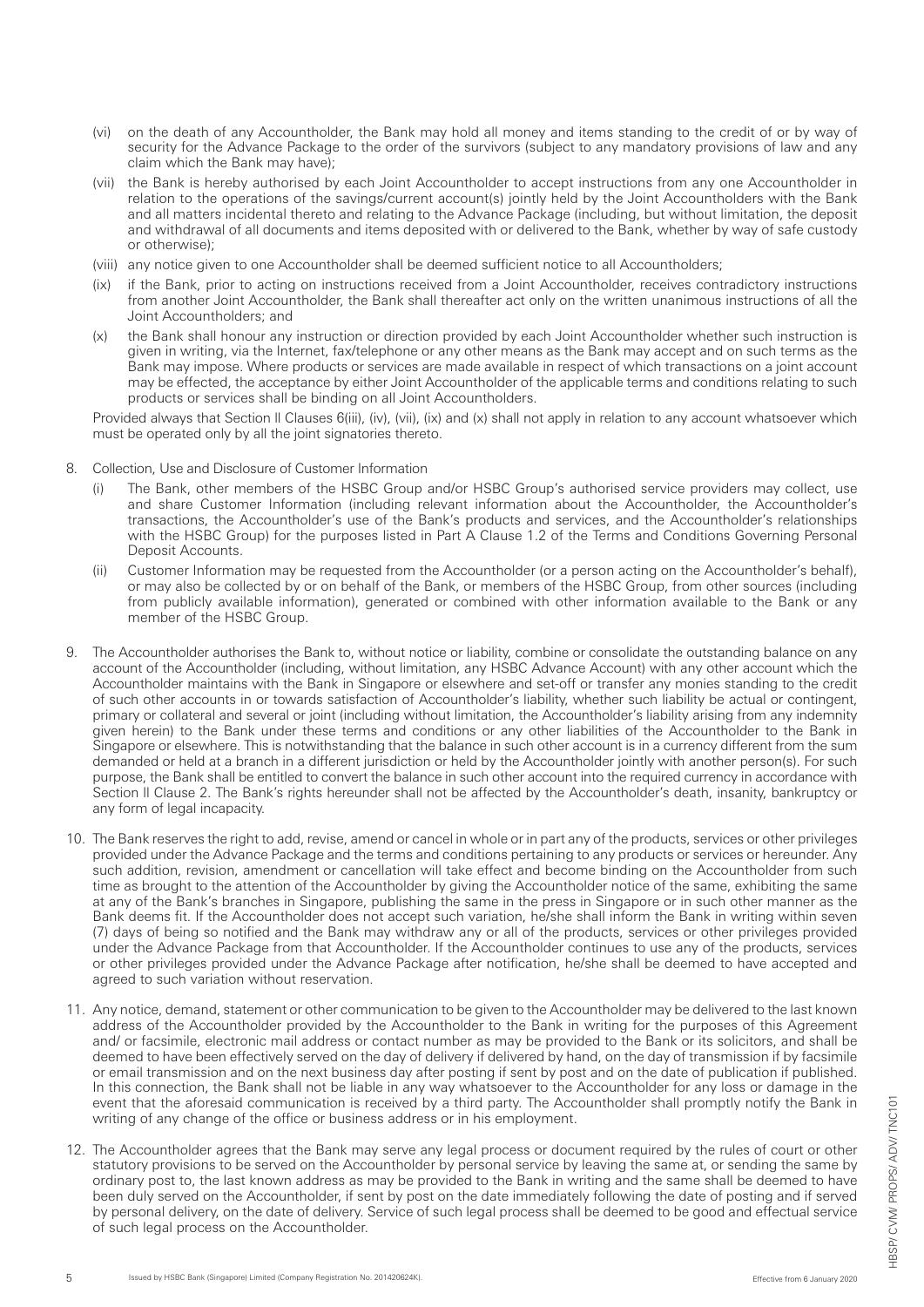- 13. The Accountholder represents and warrants that all particulars given to the Bank are to the best of the Accountholder's knowledge, accurate and undertakes to notify the Bank of any changes thereto in writing. The Bank shall be entitled to a reasonable period of time (of not less than seven (7) business days from receipt) to process such notification of change.
- 14. Either the Bank or the Accountholder may terminate the use of the Advance Package by written notice to the other party to that effect. Where the Bank considers it necessary or appropriate, such termination may be immediate. In either case, the Accountholder shall without delay or further demand (a) return to the Bank all Cards and cheque books issued to him or at his request and (b) pay to the Bank the full amount outstanding to the Bank including, but not limited to, any overdraft facility granted under the Advance Package. Notwithstanding such termination, the Accountholder shall remain fully responsible for all facilities together with all related charges thereunder (including the amount of any items not then presented to the Bank for payment).Without limiting the generality of the foregoing, all of such sums shall become immediately due and payable (without further demand) in the event of the death or bankruptcy of the Accountholder.
- 15. All sums payable by the Accountholder under this Agreement shall be paid (i) free of any restriction or condition, (ii) free and clear of and without any deduction or withholding (except to the extent required by law) on account of any tax, levy or any other charge whatsoever (including, but not limited to, any goods and services tax) present or future and (iii) without deduction or withholding (except to the extent required by law) on account of any other amount, whether by way of set-off or counter claim or otherwise.
- 16. If (i) the Accountholder or any other person is required by the law of any country to make any deduction or withholding on account of any such tax, levy or charge or other amount from any sum paid or payable by the Accountholder to the Bank under this Agreement or (ii) the Bank (or any person on its behalf) is required by the law of any country to make any deduction or withholding from, or any payment on or calculated by reference to the amount of, any sum received or receivable by the Bank under this Agreement:
	- (a) the Accountholder shall notify the Bank of any such requirement or any change in any such requirement as soon as the Accountholder becomes aware of it;
	- (b) the Accountholder shall pay any such tax, levy or charge or other amount before the date on which penalties attach thereto;
	- (c) the sum payable by the Accountholder shall be increased to the extent necessary to ensure that, after the making of that deduction, withholding or payment, the Bank receives on the due date and retains (free from any liability in respect of any such deduction, withholding or payment) a net sum equal to what it would have received and so retained had no such deduction, withholding or payment been required or made; and
	- (d) promptly after paying such deduction or withholding, and not later than seven (7) business days after the due date of payment of any tax, levy or charge or other amount which it is required to pay under sub-Clause (b), the Accountholder shall deliver to the Bank evidence satisfactory to the Bank of such deduction, withholding or payment and of remittance thereof to the relevant taxing or other authority.
- 17. The Bank shall not be liable for any failure to provide any service or to performany obligations or for any loss, damage, liability, costs, claims, demands or expenses of any kind howsoever caused or in any way whatsoever and whether such loss, damage, liability, costs, claims, demands or expenses are attributable (directly or indirectly) to any dispute or any other matter or circumstanceswhatsoever including, but not limited to, any calamity or condition, Act of God, electrical or communication disruption, industrial actions, exercise of governmental or military powers, wars, strikes, any error caused by machine or hardware malfunctions or manufacturer's operating software defects, any failure, disruption or breakdown of any equipment, computer,machine, data processing system or transmission link or the Cards or Automatic Teller Machine ("ATM"), the withdrawal of ATM services in other countries (which services will be governed by local regulations), the temporary insufficiency of funds in such machines, action of a government or governmental agency, change of law or regulation (or change in the interpretation of law or regulation), the failure to carry out the Accountholder's instructions over the phone or to send a monthly statement to the Accountholder or anything outside the control of the Bank, its servants or agents. If the Bank is unable to send a monthly statement to the Accountholder, the Accountholder's liability shall not be affected in any way and shall continue and for the purpose of calculating interest or any other charges or establishing the date on which payment is due, the Bank may select a date each month as the statement date.
- 18. The Bank may in certain circumstances (including without limitation, if any of the events listed in Section II Clause 17 shall occur, or if for any other reason whatsoever access to or delivery of any or all the products, services or other privileges provided under the Advance Package is not possible or is hindered), without assigning any reason whatsoever, with or without written notice to the Accountholder, suspend or freeze the use of any or all of the products, services or other privileges provided under the Advance Package.
- 19. No forbearance, neglect or waiver by the Bank in the enforcement of any of these terms shall prejudice the Bank's right thereafter to strictly enforce the same. The Accountholder agrees that the Bank's rights and remedies hereunder are cumulative and not exclusive of any rights or remedies the Bank would otherwise have available to it under the general law.
- 20. The Accountholder agrees that he/she is not entitled to assign or transfer all or any part of his/her rights hereunder without the Bank's prior written consent. Any purported assignment or transfer in breach of this provision shall be absolutely void and of no effect.
- 21. (i) In the event that the Bank receives written notice of the lack of capacity of the Accountholder under the Mental Capacity Act (Cap. 177A) of Singapore (or such other equivalent, amendment or replacement legislation), the Bank shall be entitled (but not obliged) to: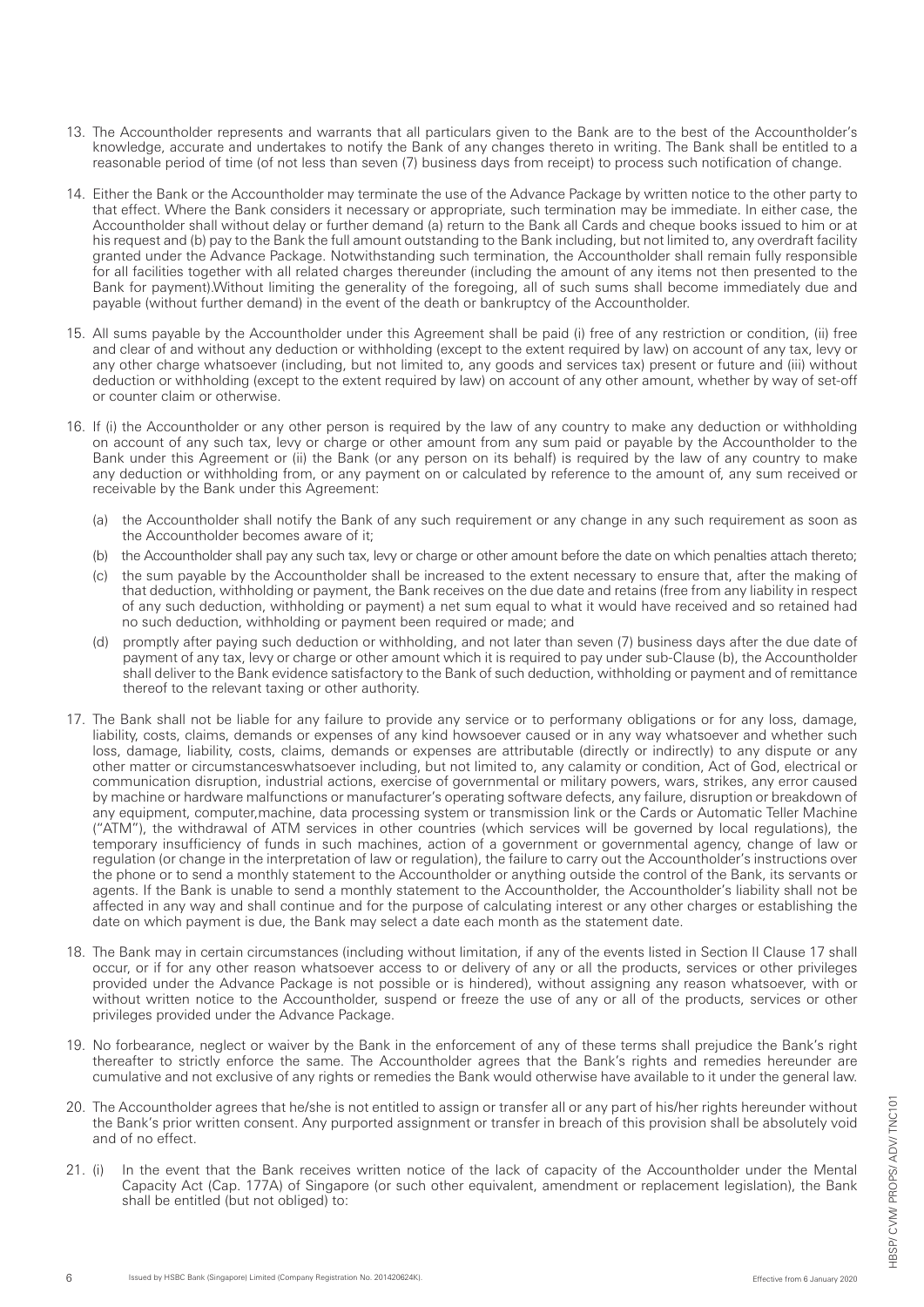- (a) accept and execute instructions of any nature believed by the Bank to be genuine and purporting to be signed, given or issued by an authorised agent of the Accountholder (including without limitation, a donee of a lasting power of attorney granted by the Accountholder); and
- (b) without assigning any reason whatsoever, with or without written notice to the Accountholder, suspend, freeze, terminate or close any account under the Advance Package or the use or availability of any or all of the products, services or other privileges provided under the Advance Package, as the case may be.
- (ii) The Accountholder agrees to ratify everything that his authorised agent (including without limitation, a donee of a lasting power of attorney granted by the Accountholder) does on the Accountholder's behalf arising from or in connection with the Advance Package and/or the Bank providing the services, performing its obligations hereunder or accepting instructions received from or purportedly given by the authorised agent.
- (iii) Without prejudice to Clause 22 below, the Accountholder shall keep the Bank indemnified at all times against, and hold the Bank harmless from, all actions, proceedings, claims, liabilities, losses, damages, demands and expenses of whatsoever nature (whether actual or contingent), including legal costs on a full indemnity basis, which may be brought against or suffered, paid, incurred by the Bank directly or indirectly under, out of or in connection with the Advance Package and/or the Bank providing the services, performing its obligations hereunder or accepting instructions received from or purportedly given by the authorised agent, and acting or failing to act thereon or in connection with any breach of any warranty given by or obligation of the Accountholder under this Agreement. Such indemnity shall continue notwithstanding the termination of any and every account, products, services or other privileges provided under the Advance Package. All such indemnified amounts may be debited from any of the Accountholder's savings/current account(s) with the Bank.
- 22. The Accountholder shall keep the Bank indemnified at all times against, and hold the Bank harmless from all actions, proceedings, claims, losses, damages, costs and expenses which may be brought against or suffered or incurred by the Bank and which may have arisen either directly or indirectly out of or in connection with the Bank providing the Advance Package, performing its obligations hereunder or accepting instructions from the Accountholder, including, but not limited to, facsimile and other telecommunications instructions, and acting or failing to act thereon. Such indemnity shall continue notwithstanding the termination of any and every account, product, service or other privilege provided under the Advance Package. All such indemnified amounts may be debited from any of the Accountholder's savings/current account(s) with the Bank.
- 23. If any one or more of the provisions of this Agreement or any part thereof shall be declared to be illegal, invalid or unenforceable under any applicable law, it shall not affect the validity or enforceability of the remainder of this Agreement.
- 24. The terms and conditions herein shall be governed by and construed in accordance with the applicable laws of Singapore and the Accountholder hereby submits to the non-exclusive jurisdiction of the courts of Singapore.

### **Section III: The Advance Package**

- 1. Without prejudice to the generality of Section ll Clause 14, the Bank reserves the right to terminate any Advance Package and/or close any savings/current account(s) which the Accountholder has with the Bank at any time at its discretion and without assigning any reason therefor, in accordance with the provisions of these terms and conditions and/or the Terms and Conditions Governing Personal Deposit Accounts. Where the Bank considers it necessary or appropriate, such termination and/or closure may be immediate.
- 2. Without prejudice to the generality of Section ll Clause 1, the Bank may levy an administration charge if the Advance Package or any savings/current account(s) with the Bank is terminated or closed within six (6) months of the date on which it is opened.
- 3. Interest ("Credit Interest") in respect of amounts from time to time standing to the credit of the HSBC Advance Account is calculated on a daily basis and credited to the HSBC Advance Account on or about the 24th day, or the next working day if it falls on a bank and/or public holiday, of each month.
- 4. The Accountholder shall take all reasonable care and precaution to prevent loss and theft of the Cards, cheques or cheque books and the disclosure (whether voluntary or involuntary) to third parties of the PINs (Personal Identification Numbers) provided by the Bank (or substituted by the Accountholder) for operating the Cards, PhoneBanking services and other relevant services and shall notify the Bank immediately in writing of such disclosure or the loss or theft of the Cards, cheques or cheque books or any written record of the PINs. The Accountholder shall indemnify the Bank for all losses or damage howsoever caused by any unauthorised use of the Cards or PINs and shall be liable for all charges incurred by such use prior to the written notification of the loss or theft thereof to the Bank. Where the Accountholder has given such notice verbally, the Accountholder shall immediately confirm the same in writing
- 5. The Bank shall at its discretion honour any cheque notwithstanding that the HSBC Advance Account will become overdrawn or exceed the agreed overdraft limit. In that event, the Accountholder shall be responsible for the resulting overdraft, advance or credit thereby created and all related interest and other charges.
- 6. Amounts outstanding in respect of facilities granted by the Bank shall in any event be repaid by the Accountholder on demand. Payments made by the Accountholder to the Bank in respect of any facility will be applied firstly towards payment of any outstanding interest charges and fees and thereafter against any outstanding transactions/principal amount under such facility.